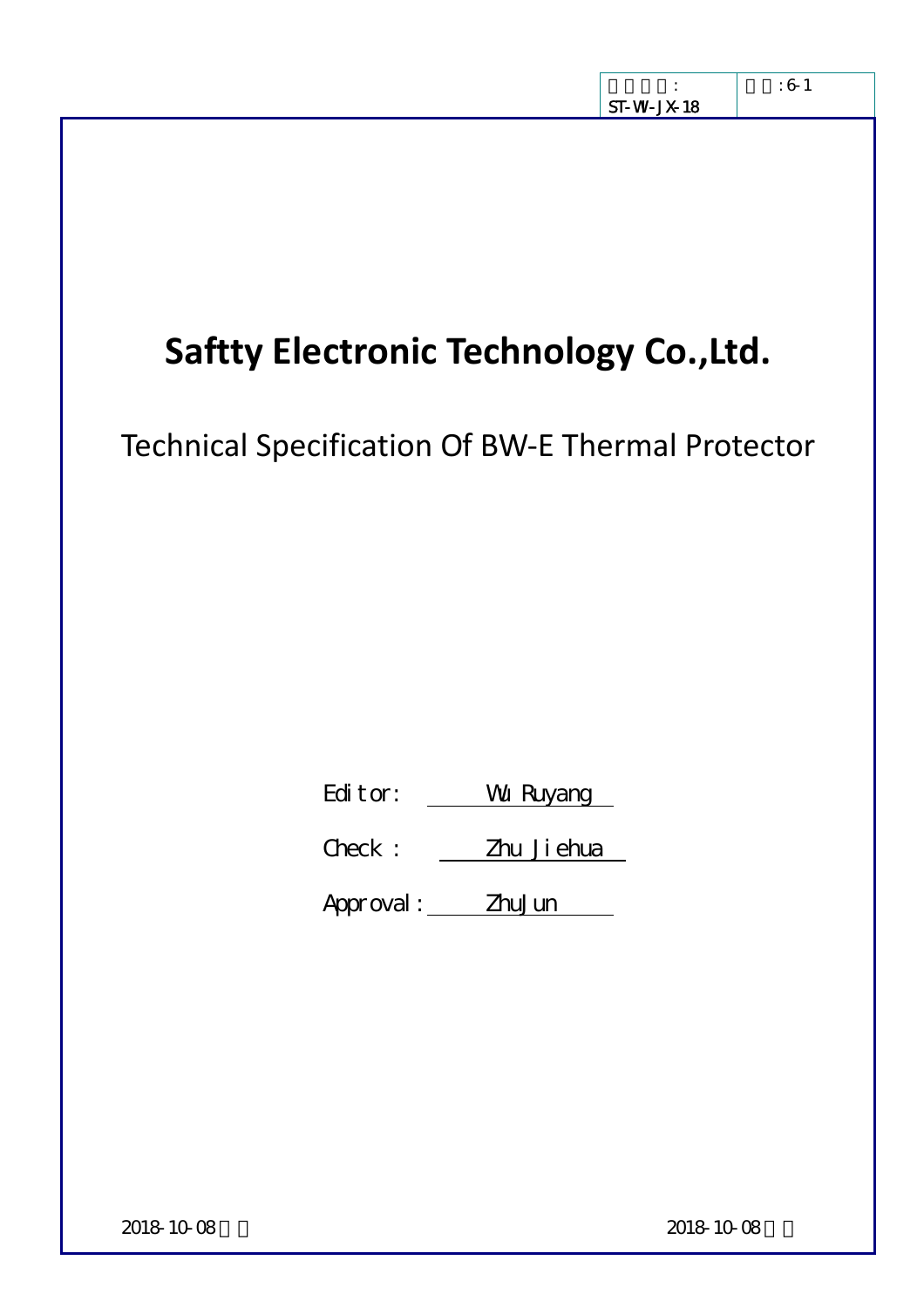#### Technical Specification Of BW-E Thermal Protector

1 .Usage

BW-E series thermal protector has the following features: miniature size, temperature sensitive, quick response, secure and reliable, good AC and DC characteristics, long lifetime, etc. It is widely used in battery packs of nickel metal hydride, nickel chromium, lithium ion, lithium polymer, power tools, vacuum cleaners, heating appliance (like electric blanket, electric stove, hair straightener, electric heating rods, etc. ), permanent split capacitor motors, pumps, ballasts, transformers, switching Power Supply, etc.The reference standard of BW-E:UL60730-2-2 UL60730-2-9 EN60730-1 EN60730-2-9 GB14536.1 GB14536.3 GB14536.10

- 2 Appearancez and structure
- 2.1 Code system;

 $B$  W-E X X – X X X

 Open Temperature the temperature specifications are detailed in the attached table The temperature below 100 marking XX , the temperature over 100 marking XXX. M-metal case P-plastic case C-normally close O-normally open E-samll size Device No.

- 2.2 Structure and dimension:
- 2.2.1 Plastic case





| $ST-WI-JX-18$ |  |
|---------------|--|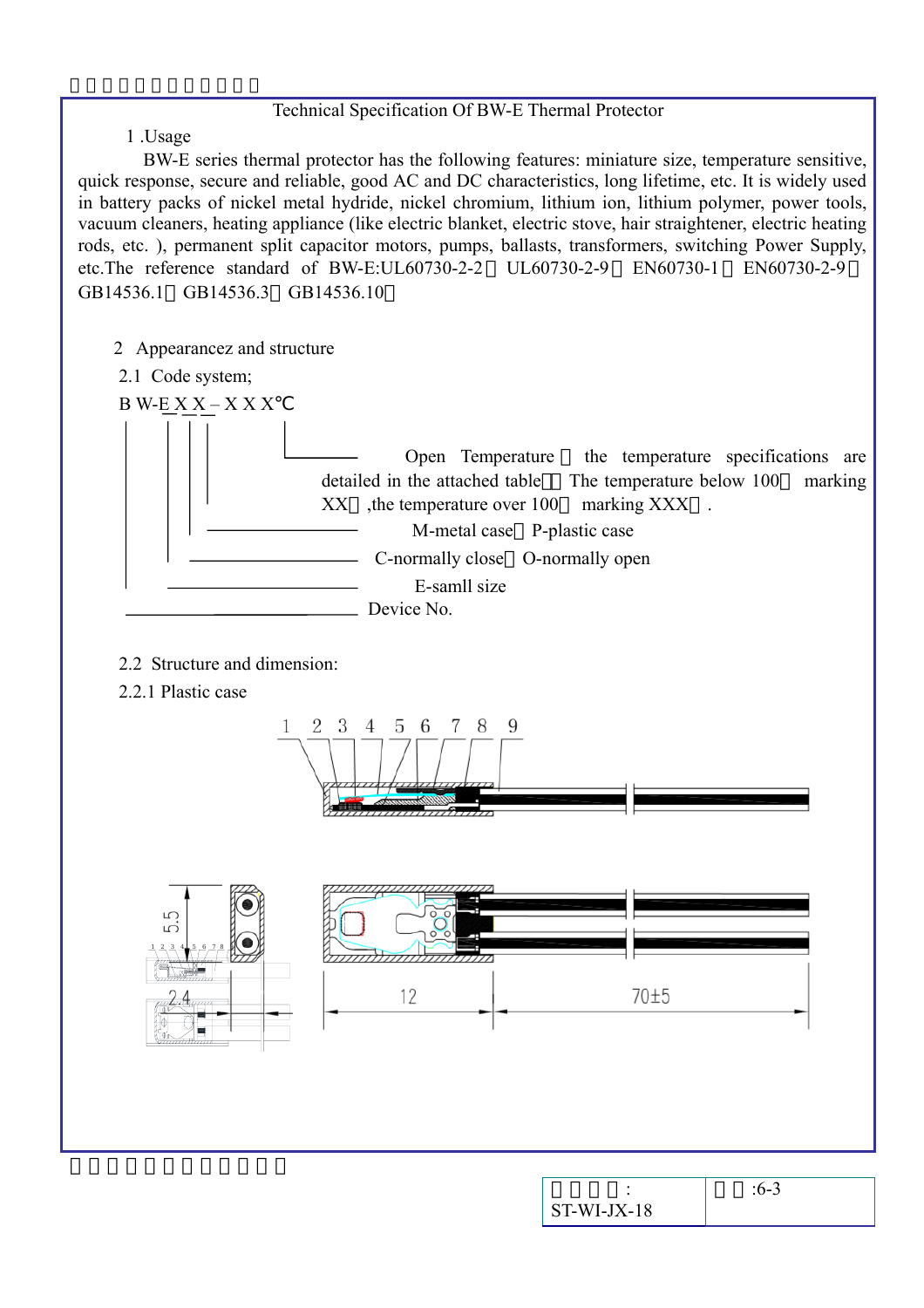| N <sub>o</sub> | Name of parts      | Name of<br>material | N <sub>0</sub> | Name of parts         | Name of<br>material                         |
|----------------|--------------------|---------------------|----------------|-----------------------|---------------------------------------------|
| 1              | shell              | <b>PBT</b>          | 6              | Fixed block<br>pieces | <b>PBT</b>                                  |
| $\overline{2}$ | Static contact     | AgNi10/Cu           | $\overline{7}$ | Calibration<br>board  | <b>SPCC</b>                                 |
| 3              | Dynamic<br>contact | AgNi10/Cu           | 8              | Epoxy                 |                                             |
| $\overline{4}$ | Dual metal         | P <sub>30</sub> R   | 9              | Lead wire             | <b>UL3398</b><br>22AWG<br><b>TC</b><br>wire |
| 5              | Basal plate        | <b>SPCC</b>         |                |                       |                                             |

### 2.2.2 Metal case





| N <sub>0</sub> | Name of<br>parts                   | Name of material | N <sub>o</sub> | Name of parts      | Name of material                  |
|----------------|------------------------------------|------------------|----------------|--------------------|-----------------------------------|
|                | shell                              | <b>SPCC</b>      | 6              | Fixed block pieces | <b>PBT</b>                        |
| $\overline{2}$ | <b>Static</b><br>contact           | AgNi10/Cu        | 7              | Calibration board  | <b>SPCC</b>                       |
| 3              | Dynamic<br>contact                 | AgNi10/Cu        | 8              | Epoxy              | Two pack                          |
| 4              | Dual<br>P <sub>30</sub> R<br>metal |                  | 9              | Lead wire          | <b>UL3398</b><br>22AWG<br>TC wire |
| 5              | Baseplate                          | <b>SPCC</b>      | 10             | Insulation spacer  | <b>PBT</b>                        |

3. The maximum contact rating

DC24V-3A AC250V-2A

4 .Technique Ability

- 4.1 Appearance Performance
- 4.1.1 There is no burr, crack, distortion and rust on case.<br>4.1.2 Marks should be correct, clear and durability
- Marks should be correct. clear and durability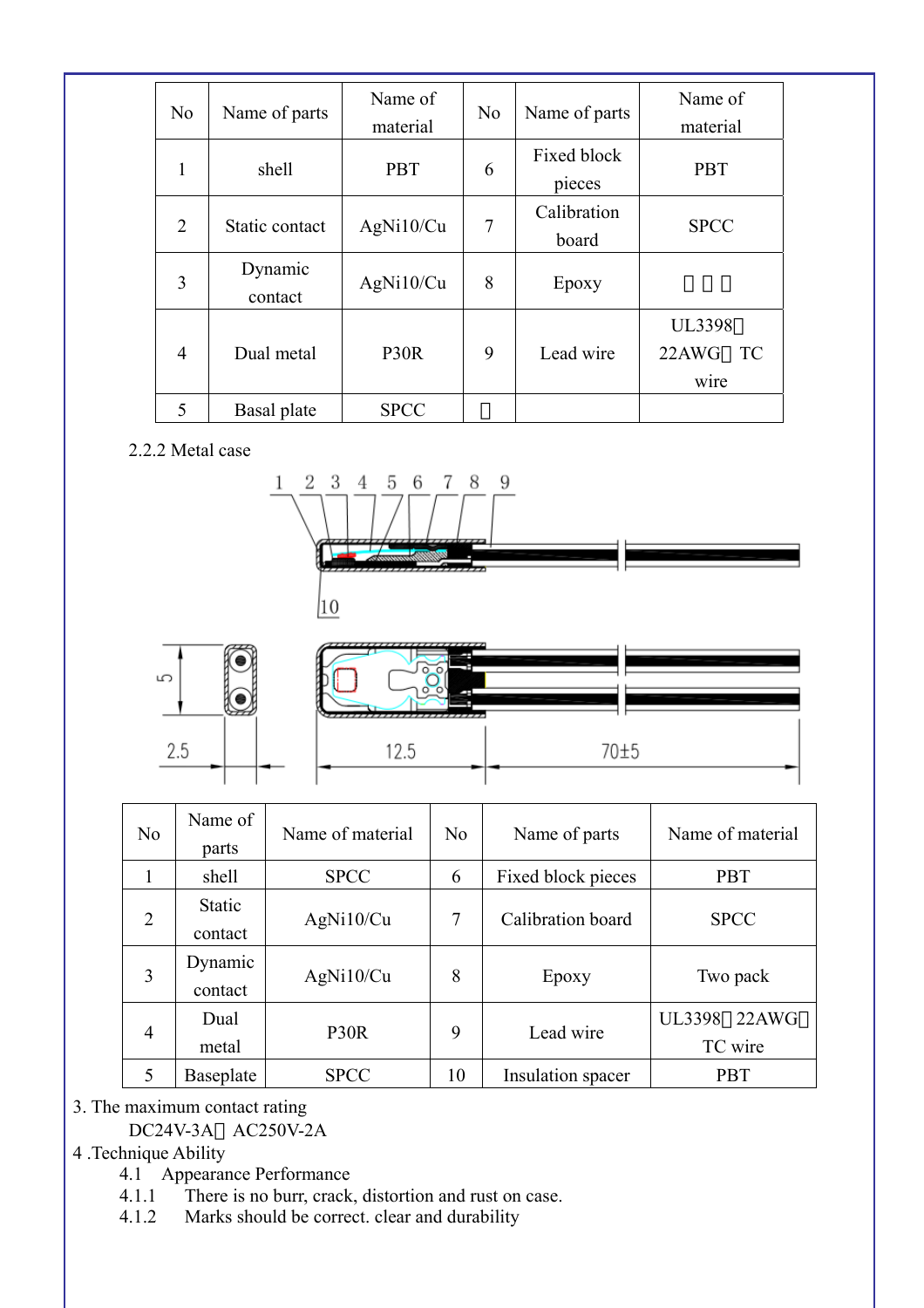$\ddot{\cdot}$ ST-WI-JX-18

| e v<br>٠     |  |
|--------------|--|
| I<br>۰,<br>× |  |

| <b>Type</b>       | Open Temp | Reset Temp | Type              | Open      | Reset      |
|-------------------|-----------|------------|-------------------|-----------|------------|
|                   |           |            |                   | Temp      | Temp       |
| BW-EXX-45         | $45 + 5$  | $\geq$ 33  | <b>BW-EXX-105</b> | $105 + 5$ | $75 + 15$  |
| BW-EXX-50         | 50±5      | $\geq$ 35  | BW-EXX-110        | $110+5$   | 75±15      |
| <b>BW-EXX-55</b>  | 55±5      | $42\pm 6$  | <b>BW-EXX-115</b> | $115+5$   | $80 + 15$  |
| BW-EXX-60         | 60±5      | $45\pm8$   | BW-EXX-120        | $120+5$   | $85 + 15$  |
| BW-EXX-65         | 65±5      | 48±10      | <b>BW-EXX-125</b> | $125 + 5$ | $85 + 15$  |
| BW-EXX-70         | $70+5$    | 50±12      | BW-EXX-130        | $130+5$   | 90±15      |
| BW-EXX-75         | 75±5      | $53 + 14$  | <b>BW-EXX-135</b> | $135+5$   | $95 + 15$  |
| BW-EXX-80         | 80±5      | $55 + 15$  | BW-EXX-140        | $140+5$   | $100+15$   |
| BW-EXX-85         | 85±5      | 60±15      | <b>BW-EXX-145</b> | $145 + 5$ | $100+15$   |
| BW-EXX-90         | 90±5      | $65 + 15$  | <b>BW-EXX-150</b> | $150+5$   | $105 + 15$ |
| BW-EXX-95         | 95±5      | $70 + 15$  | <b>BW-EXX-155</b> | 155±5     | $110+15$   |
| <b>BW-EXX-100</b> | $100+5$   | 70±15      | BW-EXX-160        | $160+5$   | $115+15$   |

## 5.1 Open temperature and reset temperature

## 5.2 BW-E series thermal protectors –Temperature curve

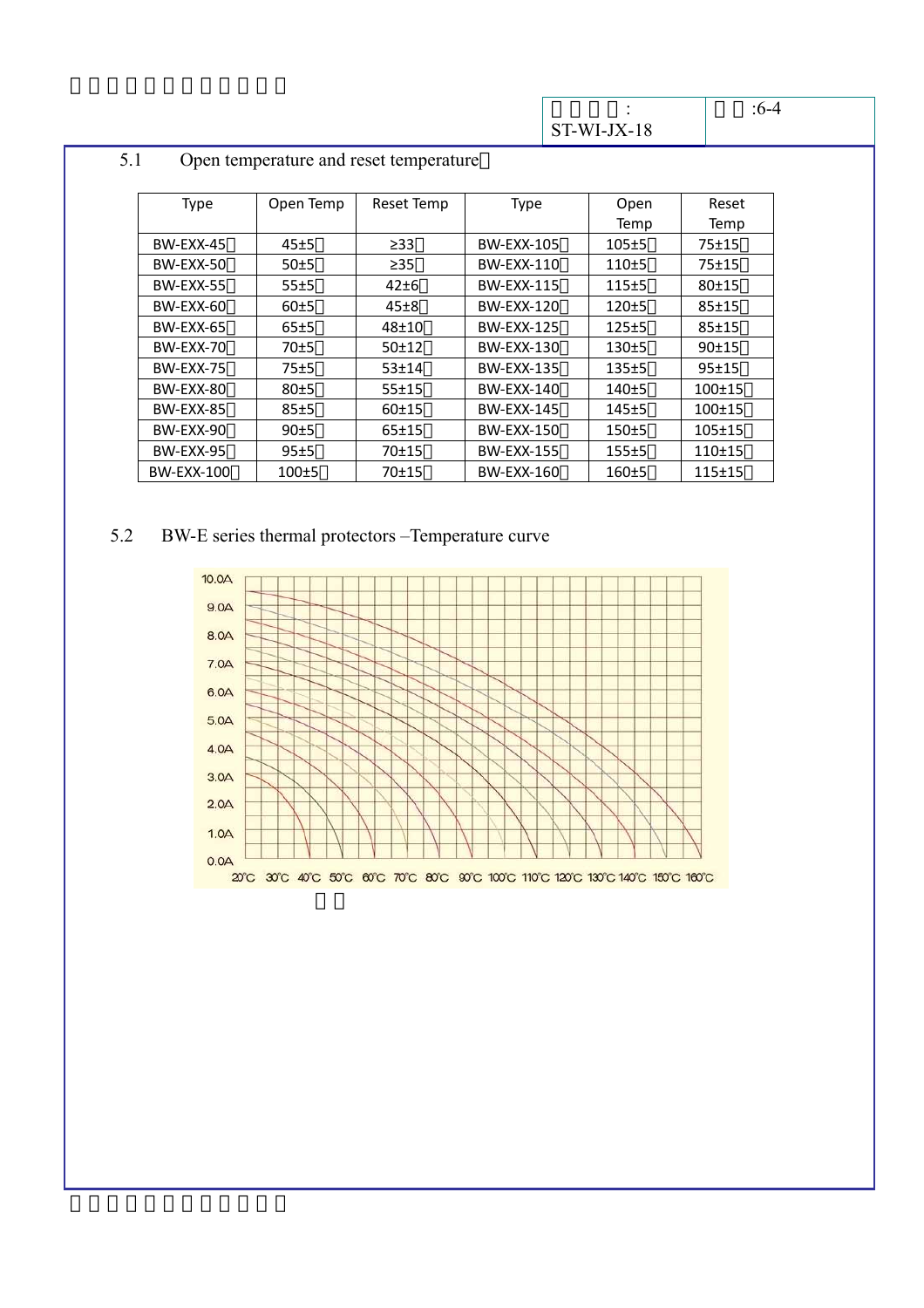

5.4 Pull endure testing of leads with terminal

 Terminal & leads should endure more than 20N axes direction pull lasting for 5S without break or loose.

5.5 Dielectric strength

5.5.1 When the product is in the breaking state, the contacts shall be able to withstand AC500V lasting for 1min without breakdown flashover;

 5.5.2 It shall be able to withstand AC1500V between the lead wire (terminal) and the case, and keep 1min without breakdown flashover;

5.6 Insulation resistance

 Under normal condition, the insulation resistance between leads (terminal) and case should be more than 100MΩ by ohmmeter of DC500V.

5.7 Contact resistance The initial contact resistance of the product should be less than 50mΩ.

5.8 Durability

5.8.1 Electric service life

 The trial condition is under AC220/50Hz with rated load that its power factor is 0.7.Under the trial condition and 2000 cycles, the opening temperature should be in  $\pm$  5° C or  $\pm$  5% (the larger is the best choice)of its own rated temperature and there is no melt in product.Under same condition and after 5000 cycles the product should be dependable in its function.

5.8.2 Damp endurance

 The thermal protector shall endure constant heat and humidity test(GB2423.3Ca)of grade 48h,after which the insulation resistance shall be no lest than 2M .

5.8.3 High temperature Endurance.

keep the thermal protector in the temperature higher 50 than the open temperature for 96 hours.

5.8.4 Low temperature Endurance.

Keep the thermal protector in the temperature of  $-40$  for 96 hours.

5.8.5 Heat&shocking Endurance

Put the thermal protector in the 150° C constant temperature box for 30 min, and transfer it into the -20°C constant temperature box for 30 min,and then put it again into 150°C constant temperature box for 30 min.After five consecutive cycles.

5.8.6 Anti- viBHation Endurance

 After the 2h test with vibhation amplitude of 1.5mm, frequency change of 10-50HZ,change period of 3-5 times/min, installation directions of X, Y and Z